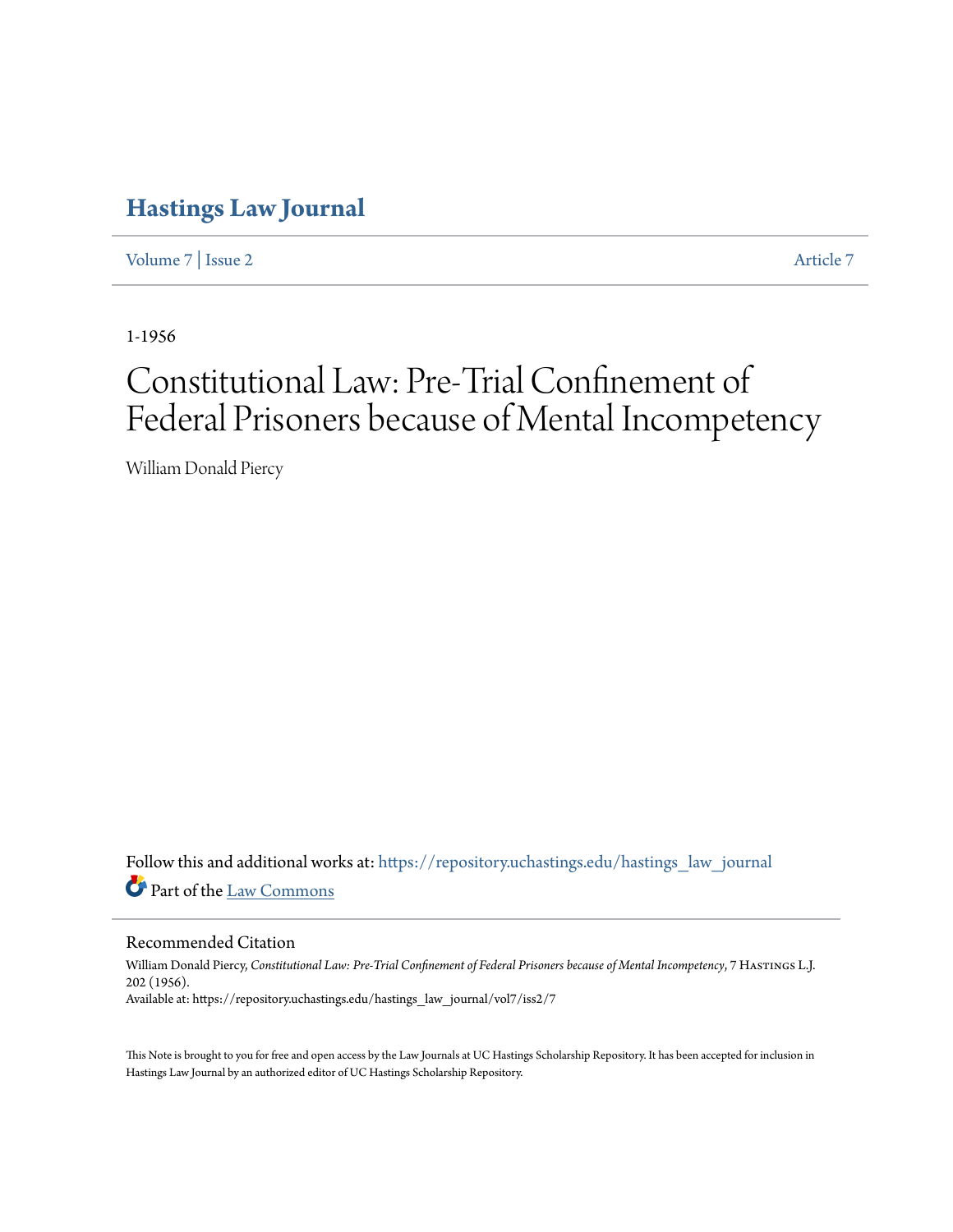However, it may properly become a question of fact to determine whether a husband in a particular action is acting in his *representative* capacity, or whether he is acting in breach of his fiduciary duty. If it is found that he is not acting in good faith for the community, his actions should not preclude the wife from any rights she would have if it were not for the technicalities of the common ownership of property by husband and wife. If he is acting in good faith and within the limits set by the Legislature, the husband's right to manage and control community property (and incidentally to represent the community in legal actions concerning that property) is an absolute power and ends only with his death or a final decree of divorce.

*Elizabeth B. Richards.*

CONSTITUTIONAL LAW: PRE-TRIAL CONFINEMENT OF FEDERAL PRISONERS BECAUSE OF MENTAL INCOMPETENCY.-Recognizing the problem of questionable jurisdiction over federal prisoners under criminal indictment who are mentally incompetent to stand trial, Congress, in 1949, enacted legislation' giving the federal courts control over the custody of such persons. This legislation was adopted largely at the instance of the Judicial Conference of the United States and is based on recommendations made **by** the Conference after a prolonged study **by** a special committee of leading federal judges. <sup>2</sup>

The statutes enacted are found in Title 18 U.S.C., sections 42444248, inclusive. Section 4244 provides in part that:

"Whenever after arrest and prior to the imposition of sentence . . . the United States Attorney has reasonable cause to believe that a person charged may be presently insane or otherwise so mentally incompetent as to be unable to understand the proceedings against him or properly assist in his own defense, he shall file a motion for a judicial determination of such mental competency **....** Upon such a motion . . ., or upon its own motion, the court shall cause the accused **. . .** to be examined **... by** at least one qualified psychiatrist. . **.** . For the purpose of the examination the court may order the accused committeed for such reasonable period as the court may determine to a suitable hospital. . **.** . If the report of the psychiatrist indicates . . **.** such mental incompetency in the accused, the court shall hold a hearing . . . [for judicial determination of mental competency]. **.. ."**

Section 4246 of this title provides in part that:

"Whenever the trial court shall determine . . . that an accused is or was mentally incompetent, the court may commit the accused to the custody of the Attorney General **. . .** until the accused shall be mentally competent to stand trial or until the pending charges against him are disposed of according to law. **.. ."**

Section 4248 prescribes the duration of the commitment:

**"...** [The] commitment shall run until the sanity or mental competency of the person shall be restored or until the mental condition of the person is so improved that if he be released he will not endanger the safety of the officers, the property, or other interests of the United States, or until suitable arrangements have been made for the custody and care of the prisoner, whichever event shall first occur **... "**

*Greenwood v. United States,3* a 1955 decision **by** the Eighth Circuit Court of Appeals, raised questions involving the interpretation and constitutionality of this legislation. This case was an appeal from an order of the district court<sup>4</sup> committing

**<sup>&#</sup>x27;63 STAT.** 686 (1949), entitled, "An Act: To provide for the care and custody of insane persons charged with or convicted of offenses against the United States, and for other purposes." **'** The committee was created in 1942; its recommendations were approved by the Judicial

Conference in 1946. REPORT OF THE **JUDICIAL** CONFERENCE, Sept. Session 1942, pp. 18-19; *id.,* Oct. Session 1946, p. 18. **a** 219 F.2d **376** (8th Cir. 1955), *cert. granted,* 350 U.S. 821 (1955).

<sup>&#</sup>x27;United States v. Greenwood, 125 F. Supp. 777 (W.D. Mo. 1954).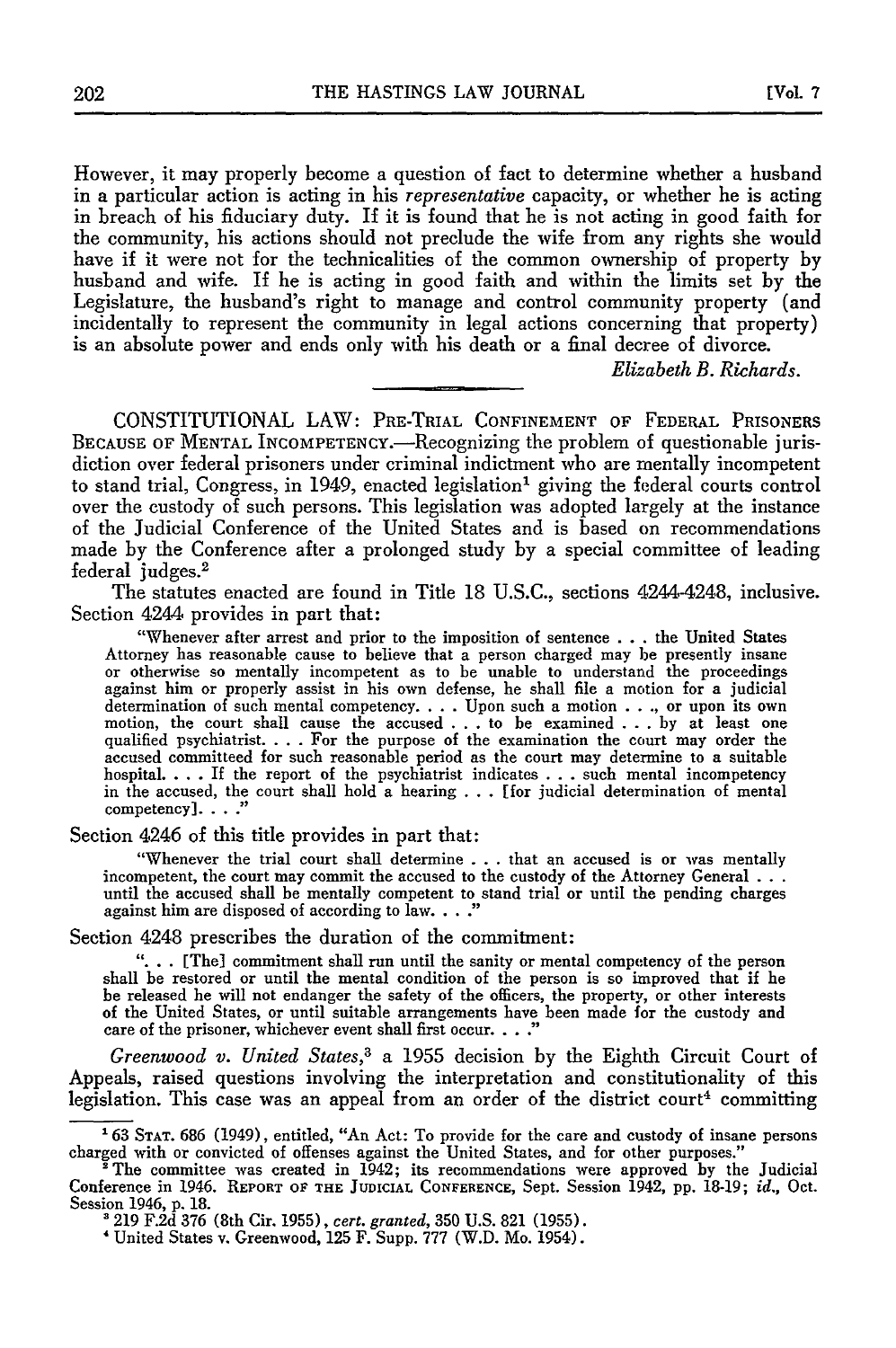defendant Greenwood to the custody of the Attorney General for an indeterminite time as provided for in section 4248.

The defendant was arrested in Cleveland, Ohio, the state of his residence, and transported to the District Court for the Western District of Missouri pursuant to an indictment charging him with the armed robbery of a Kansas City post office. Previous psychiatric proceedings which indicated that the defendant was mentally unfit for trial caused this court to order Greenwood sent to the United States Medical Center for Federal Prisoners at Springfield, Missouri<sup>5</sup> for an examination as to his mental condition.<sup>6</sup> The reports of the psychiatric staff during the following year showed that Greenwood was considered to be "legally insane"; that he might persist in criminal activities if released; and that it was unlikely that he would regain his sanity in the near future. It was recommended by the staff that the defendant be transferred to a state hospital in the state of his residence and the district court so ordered. The Ohio authorities had Greenwood examined by a psychiatrist and, upon his conclusion that the defendant was not "insane in any legal sense," ordered his release. Greenwood was again taken into federal custody and a hearing as to his mental competency, pursuant to section 4244, was ordered by the district court and counsel was appointed to represent the defendant. It was found by the court that: (1) the defendant was insane and mentally incompetent to stand trial; (2) that if released he would probably endanger the safety of the officers, the property, or other interests of the United States; and (3) that no suitable arrangements for the custody and care of the defendant, other than commitment to the custody of the Attorney General, were presently available.

From'this order, Greenwood appealed, charging that: (1) the statutory provisions authorizing such proceedings and commitment were unconstitutional as violative of the due process clause of the fifth amendment or were encroachments upon the powers reserved to the states by the tenth amendment; and (2) that these provisions, if consitutional with regard to *temporary* mental incompetency, may not be so extended to include cases where it appears that the incompetency is, or may be, *permanent.* After discussing the legislative history of section 4244 *et seq.,* the court, with one dissent, concluded that the legislation was not in conflict with the Constitution and that the order appealed from was valid. The question of probable duration of the mental incompetency was resolved as immaterial to the applicability of the sections involved.

Regarding the alleged denial of due process, the court had little difficulty in sustaining the ruling of the district court. It appears unlikely that exceptions taken on these grounds can be successful. The provisions of the statute, $7$  if properly followed, adequately safeguard the right of the defendant to be heard and to defend himself and the proceedings provided for are suitable and appropriate to the nature of the case. Similar conclusions have been reached by other courts ruling upon this issue. $\delta$ 

The location of this hospital explains why many cases cited are from the Missouri District Court.<br>Court. ed by 18 U.S.C. § 4244 (1947).

<sup>&</sup>lt;sup>7</sup> 18 U.S.C. § 4247 (1947) provides in part that: ". . . At such hearing the designated psychia-<br>trist or psychiatrists shall submit his or their reports, and the report of the board of examiners and other institutional records relating to the prisoner's mental condition shall be admissible in evidence. **All** of the psychiatrists and members of the board who have examined the prisoner may be called as witnesses, and be available for **.. .**cross-examination. **.. ." 'Craig** v. Steele, **123** F. Supp. **153** (W.D. Mo. 1954). Also see Higgins v. McGrath, 98 F. Supp.

**<sup>670</sup>** (W.D. Mo. **1951).**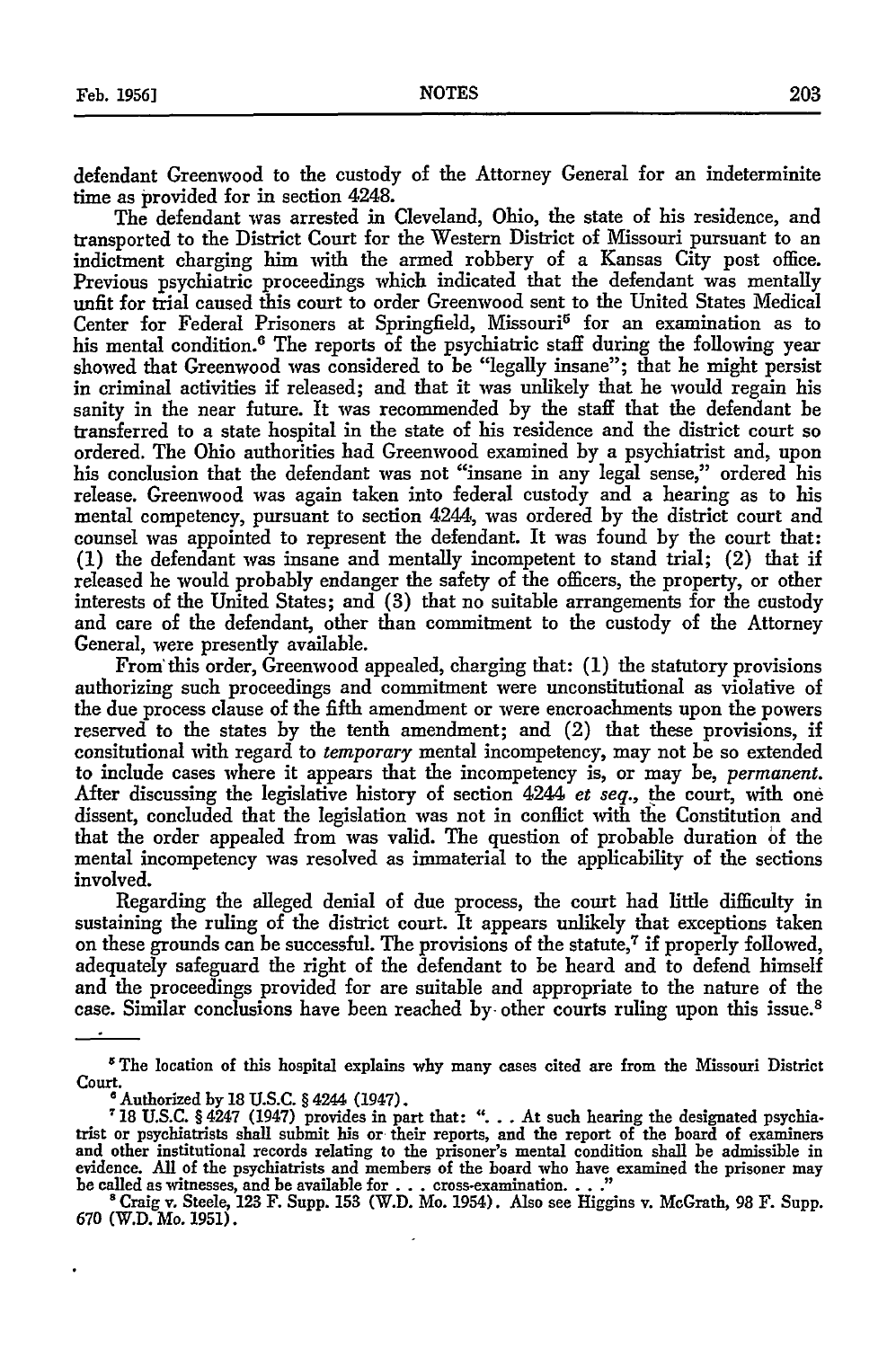Whether or not the subject matter of this legislation is properly within congressional control as regards the *tenth* amendment, however, is a question which has frequently troubled the federal courts. Despite two federal cases<sup> $9$ </sup> that seemingly<sup>10</sup> held that federal power does not exist over mental incompetents who have not been convicted of any offense, authority to the effect that the government *does* have constitutionally sanctioned control within this area appears to be overwhelming.<sup>11</sup> In following this authority, the court in the principal case found that such control was necessarily incidental to enumerated federal powers.<sup>12</sup> The court stated that:

"The national government has the undoubted right to define federal crimes; to provide for the administration and enforcement of its criminal laws; to inscribe the penalties which will be incurred by those violating them; to furnish institutions where such violators which will be incurred **by** those violating them; to furnish institutions where such violators can be confined; and generally do whatever reasonably and lawfully can be done to protect society from such offenders. We have no doubt that as a necessary incident to the power to provide for the enforcement of the criminal laws of the United States, Congress had the power to enact the legislation in suit. . . . "13

Both on reason and authority, then, it seems clear that the federal courts are free to exercise at least limited control over mental incompetents. This is entirely proper. **A** rule which prevented the temporary care and custody of federal prisoners who would soon be capable of standing trial would unnecessarily and unreasonably hamper the courts. Such a rule would serve no good purpose—nor would it materially alter the ultimate proceedings, since the defendant in either event would be brought to trial within a short period of time. Its only result would be to require the temporary transfer of the defendant to a state hospital, or, if the hospital were unwilling to take custody, to make necessary his outright release until such time as sanity has been restored. As long as the primary objective of the confinement is the forthcoming prosecution, and such confinement may be classified as a mere temporary delay, it is not difficult to include the custody of these prisoners within the purview of incidental powers. Hence, the doctrine of authority **by** virtue of necessarily incidental power finds particular application with regard to temporary incompetency. Federal control over prisoners who will soon be capable of standing trial is warranted as a practical and reasonable solution of the not infrequent cases involving shock or temporary mental breakdown following, or concurrent with, the commission of a crime.

But the question remains as to the limitation, if such exists, on this control with regard to the probable duration of incompetency. Where the defendant is, or may be,

<sup>12</sup> U.S. Consr. art. I, § 8, cl. 18, "[The Congress shall have Power] To make all Laws which shall be necessary and proper for carrying into Execution **.. .**all **.. .**Powers vested **by** this Constitution in the Government of the United States. . . ."

**"** Greenwood v. United States, **219 F.2d 376, 387** (8th Cir. **1955).**

<sup>&#</sup>x27;Edwards v. Steele, 112 F. Supp. **382** (W.D. Mo. **1952);** Dixon v. Steele, 104 F. Supp. 904 (W.D. Mo. **1951). <sup>10</sup>**Both of these cases have been distinguished as being unnecessarily expansive in ruling on

the confinement of both the temporarily incompetent and the permanently incompetent, since the defendants apparently fell within the latter class. It is claimed **by** the dissenting judge in the principal case that both cases have the effect of finding federal authority existent only over temporary incompetency, 219 F.2d 376, 388 (8th Cir. 1955). Distinguished similarly in Kitchens v. Steele,<br>112 F. Supp. 383, 385 (W.D. Mo. 1953). Dixon v. Steele (*supra* note 9). distinguished regarding this point in United States v. Miller, **131** F. Supp. **88,** 94 (Vt. **1955).**

<sup>&</sup>lt;sup>11</sup> Higgins v. United States, 205 F.2d 650 (9th Cir. 1953); Wells, by Gillig v. Attorney General, 201 F.2d 556 (10th Cir. 1953); United States v. Miller, 131 F. Supp. 88 (Vt. 1955); Wright v. Steele, 125 F. Supp. 1 (W.D. Kitchens v. Steele, 112 F. Supp. **383** (W.D. Mo. **1953);** Higgins v. McGrath, **98** F. Supp. **670** (W.D. Mo. **1951).**